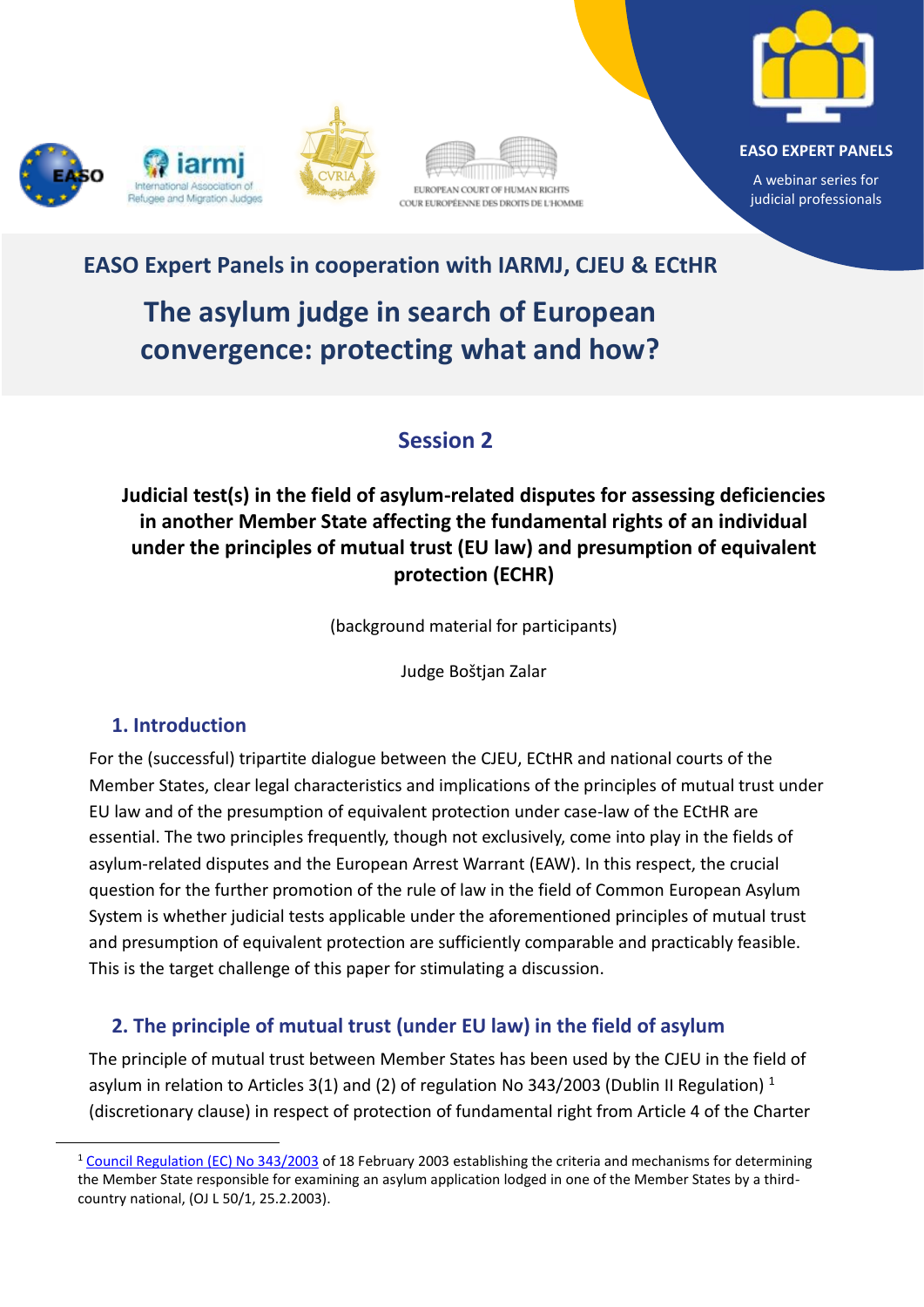<span id="page-1-4"></span><span id="page-1-3"></span>of Fundamental Rights (the Charter) in the case *N.S. and M.E.* <sup>2</sup> . The context of the case *N.S. and M.E*. was general shortcomings in asylum procedures in a particular Member State. The principle of mutual trust has been used in relation to the text of Article 3(2) of regulation No 604/2013 (Dublin III regulation)<sup>3</sup>, which has its origin in legal developments based on a judgment of the ECtHR in the case of *M.S.S.* v *Belgium and Greece* <sup>4</sup> and in relation to discretionary clause under Article 17 Dublin III regulation in respect of protection of Article 4 of the Charter in the case of *C.K and others* v *Slovenia* <sup>5</sup> . The context of the case *C.K and others* v *Slovenia* was a particular health situation of an applicant. The aforementioned principle has also been used in the context of possible serious risk of suffering inhuman or degrading treatment, within the meaning of Article 4 of the Charter, in the event of international protection being granted to applicant in another Member State in the case of *Jawo* v *Bundesrepublik Deutschland* (*Jawo*) 6 . In cases *C.K. and others* v *Slovenia* and in *Jawo*, the CJEU made a reference to the judgment of the CJEU in the case of Aranyosi and Cãldãraru<sup>7</sup>, which relates to the use of mutual trust in relation to the EAW <sup>8</sup>. In all these cases, the CJEU has made several references to the case-law of the ECtHR on Article 3 of the European Convention on Human Rights (ECHR).

<span id="page-1-2"></span><span id="page-1-1"></span><span id="page-1-0"></span>In the case of *Ibrahim,* where the applicant has been granted subsidiary protection in another Member State, the CJEU applied the principle of mutual trust between Member States <sup>9</sup> in relation to Article 33(2)(a) of directive 2013/32/EU (APD (recast))<sup>10</sup> in respect of the protection of Article 4 of the Charter <sup>11</sup>. In cases Jawo and *Ibrahim* <sup>12</sup>, the CJEU has grounded the principle of mutual trust in Article 2 Treaty on European Union (TEU)<sup>13</sup>.

- <sup>4</sup> ECtHR, judgment of 21 January 2011, *M.S.S.* v *[Belgium and Greece](http://hudoc.echr.coe.int/eng?i=001-103050)*, No 30696/09,
- ECLI:CE:ECHR:2011:0121JUD003069609.

<sup>2</sup> CJEU, judgment of 21 December 2011, *N.S.* v *[Secretary of State for the Home Department and M. E.](https://curia.europa.eu/juris/document/document.jsf?text=&docid=117187&pageIndex=0&doclang=en&mode=lst&dir=&occ=first&part=1&cid=10819537)* and *Others* [v](https://curia.europa.eu/juris/document/document.jsf?text=&docid=117187&pageIndex=0&doclang=en&mode=lst&dir=&occ=first&part=1&cid=10819537) *[Refugee Applications Commissioner and Minister for Justice, Equality and Law Reform](https://curia.europa.eu/juris/document/document.jsf?text=&docid=117187&pageIndex=0&doclang=en&mode=lst&dir=&occ=first&part=1&cid=10819537)*, joined cases C-411/10 and C-493/10, EU:C:2011:865, paras. 78-108.

<sup>&</sup>lt;sup>3</sup> [Regulation \(EU\) No 604/2013](https://eur-lex.europa.eu/legal-content/EN/ALL/?uri=CELEX:32013R0604) of the European Parliament and of the Council of 26 June 2013 establishing the criteria and mechanisms for determining the Member State responsible for examining an application for international protection lodged in one of the Member States by a third-country national or a stateless person, (OJ L 180/31 29.6.2013).

<sup>5</sup> CJEU, judgment of 16 February 2017, *[C.K. and others](https://curia.europa.eu/juris/document/document.jsf?text=&docid=187916&pageIndex=0&doclang=en&mode=lst&dir=&occ=first&part=1&cid=10823574)* v *Slovenia*, C-578/16 PPU, EU:C:2017:127, paras. 70-97.

<sup>6</sup> CJEU, judgment of 19 March 2019, *Jawo* v *[Bundesrepublik Deutschland](https://curia.europa.eu/juris/document/document.jsf?text=&docid=211803&pageIndex=0&doclang=en&mode=lst&dir=&occ=first&part=1&cid=10824459)*, C-163/17, EU:C:2019:218, paras. 76-99. <sup>7</sup> CJEU, 2017, *[C.K.](https://curia.europa.eu/juris/document/document.jsf?text=&docid=187916&pageIndex=0&doclang=en&mode=lst&dir=&occ=first&part=1&cid=10823574)*, op. cit., fn. 5, para. 75; CJEU, 2019, *[Jawo](https://curia.europa.eu/juris/document/document.jsf?text=&docid=211803&pageIndex=0&doclang=en&mode=lst&dir=&occ=first&part=1&cid=10824459)*, op. cit., fn. [6,](#page-1-0) para. 80.

<sup>8</sup> In the case of *Jawo*, the CJEU also made a reference to the case CJEU, judgment of 25 July 2018, *[LM](https://curia.europa.eu/juris/document/document.jsf?text=&docid=204384&pageIndex=0&doclang=EN&mode=lst&dir=&occ=first&part=1&cid=11618343)*, C-216/18 PPU, EU:C:2018:586, which also relates to the EAW.

<sup>9</sup> CJEU, judgment of 19 March 2019, *Bashar Ibrahim and Others* v *[Bundesrepublik Deutschland and Bundesrepublik](https://curia.europa.eu/juris/document/document.jsf?text=&docid=211801&pageIndex=0&doclang=en&mode=lst&dir=&occ=first&part=1&cid=11624046)  Deutschland* v *[Taus Magamadov](https://curia.europa.eu/juris/document/document.jsf?text=&docid=211801&pageIndex=0&doclang=en&mode=lst&dir=&occ=first&part=1&cid=11624046)*, joined cases C-297/17, C-318/17, C-319/17, C-438/17, EU:C:2019:219, paras. 83-101. <sup>10</sup> [Directive 2013/32/EU](https://eur-lex.europa.eu/legal-content/EN/ALL/?uri=CELEX:32013L0032) of the European Parliament and of the Council of 26 June 2013 on common procedures for granting and withdrawing international protection (recast), (OJ L 180/60 29.6.2013).

 $11$  Article 33(2)(a) APD (recast) states that Member States may consider an application for international protection as inadmissible if another Member State has granted international protection.

<sup>12</sup> CJEU, 2019, *[Ibrahim](https://curia.europa.eu/juris/document/document.jsf?text=&docid=211801&pageIndex=0&doclang=en&mode=lst&dir=&occ=first&part=1&cid=11624046)*, op. cit., fn. [9,](#page-1-1) para. 80.

<sup>&</sup>lt;sup>13</sup> Consolidated Version of the [Treaty on European Union,](https://eur-lex.europa.eu/legal-content/EN/TXT/?uri=CELEX%3A02016M%2FTXT-20200301) (OJ C 202 7.6.2016). Article 2 TEU states that: 'The Union is founded on the values of respect for human dignity, freedom, democracy, equality, the rule of law and respect for human rights, including the rights of persons belonging to minorities. These values are common to the Member States in a society in which pluralism, non-discrimination, tolerance, justice, solidarity and equality between women and men prevail.'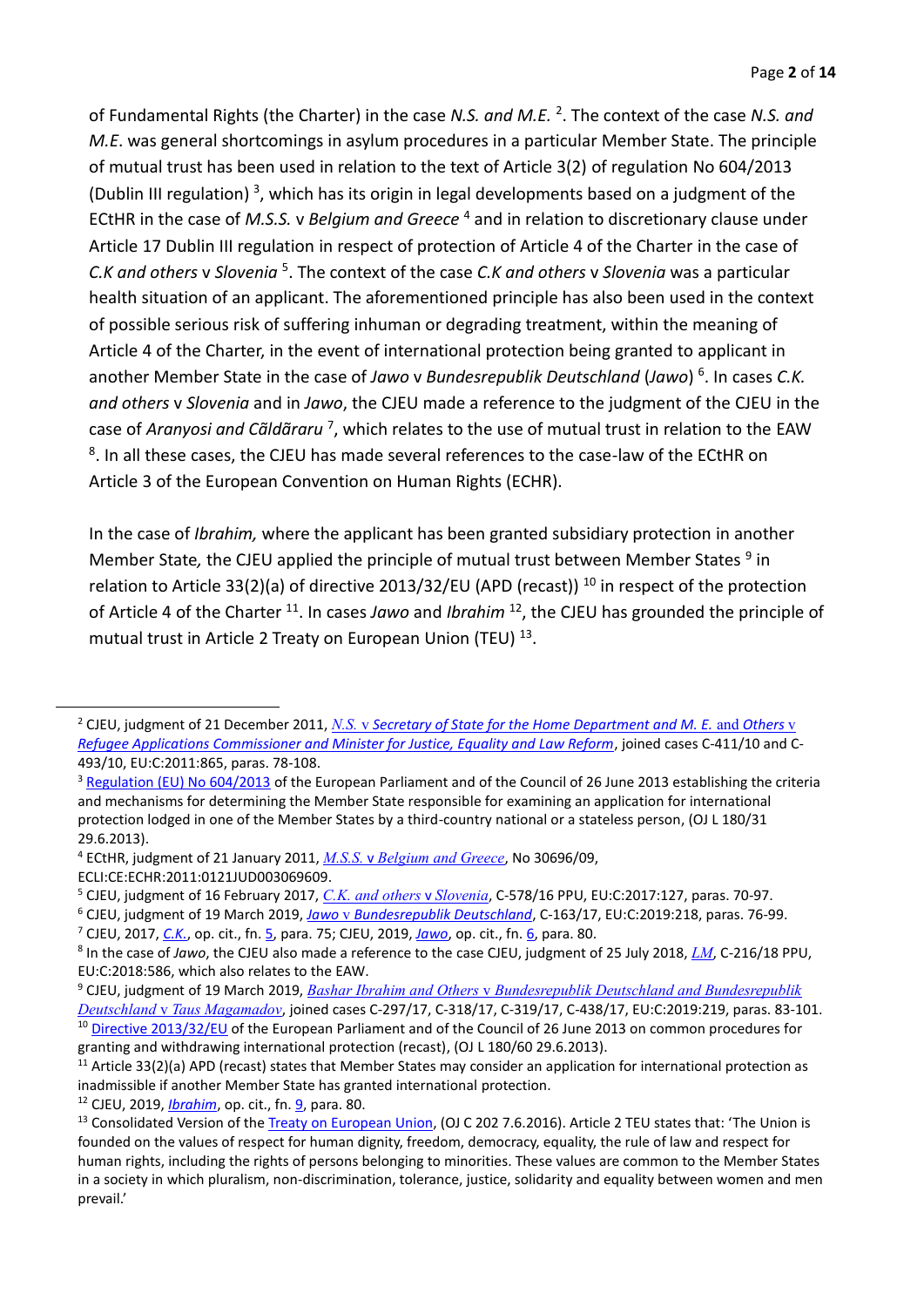The Slovenian courts, for example, used the concept of mutual trust between Member States also in relation to Article 6(3) of directive 2008/115 (return directive)  $^{14}$  in a dispute concerning an alleged push-back policy at the border with Croatia<sup>15</sup>.

The starting assumption of this paper is that the principle of mutual trust under EU law has different modalities. This depends on concrete legal provision in EU law or the legal context of secondary or primary EU law, which activate mutual trust, and depending on a particular human right at stake. Therefore, in order to understand the concrete procedural-law or material-law characteristics and the implications of the use of mutual trust between Member States in the field of asylum, the interpretations of the principle of mutual trust developed by the CJEU in other fields of law also need to be checked. This is necessary because the principle of mutual trust has its legal background in the primary EU law (Article 2 TEU) and because the CJEU has made several cross-references to other fields of law in interpreting mutual trust in the field of asylum.

#### <span id="page-2-0"></span>**3. Mutual trust (under EU law) and the presumption of equivalent protection (under ECHR) in non-asylum fields of law**

The Slovenian case of *Detiček* from 2009 concerned a matrimonial dispute between an Italian father and a Slovenian mother over the custody of their child and the principle of mutual recognition of judgments in the Member States <sup>16</sup>. Here, the principle of mutual trust is determined by several provisions in Regulation No 2201/2003<sup>17</sup>. For example, Article 31(3) of Regulation 2201/2003 <sup>18</sup> explicitly says that 'Under no circumstances may a judgment of a Member State be reviewed as to its substance by another Member State'. <sup>19</sup>

<sup>16</sup> CJEU, judgment of 23 December 2009, *Jasna Detiček* v *[Maurizio Sgueglia](https://curia.europa.eu/juris/document/document.jsf?text=&docid=72557&pageIndex=0&doclang=en&mode=lst&dir=&occ=first&part=1&cid=11762535)*, C-403/09 PPU, EU:C:2009:810.

<sup>&</sup>lt;sup>14</sup> [Directive 2008/115/EC](https://eur-lex.europa.eu/legal-content/EN/ALL/?uri=CELEX:32008L0115) of the European Parliament and of the Council of 16 December 2008 on common standards and procedures in Member States for returning illegally staying third-country nationals, (OJ L 348/98, 24.12.2008). Under this Article Member States may refrain from issuing a return decision to a third-country national staying illegally on their territory if the third-country national concerned is taken back by another Member State under bilateral agreements or arrangements existing on the date of entry into force of this Directive. In such a case the Member State which has taken back the third-country national concerned shall apply paragraph 1 under which Member State shall issue a return decision to any third-country nationals staying illegally on their territory, without prejudice to the exception referred to in paragraph 2 and 5.

<sup>&</sup>lt;sup>15</sup> Judgments of the Administrative Court of the Republic of Slovenia I U 1490/2019-92, 22. June 2020, paras. 255-287 and I U I U 1686/2020, 7 December 2020, paras. 280-303; judgment of the Supreme Court I Up 23/2021, 9 April 2021, paras. 65-68.

<sup>&</sup>lt;sup>17</sup> [Council Regulation \(EC\) No 2201/2003](https://eur-lex.europa.eu/legal-content/EN/LSU/?uri=CELEX:32003R2201) of 27 November 2003 concerning jurisdiction and the recognition and enforcement of judgments in matrimonial matters and the matters of parental responsibility, repealing Regulation (EC) No 1347/2000, (O J L 338/1, 23.12.2003). Article 28(1) of this regulation states: 'A judgment on the exercise of parental responsibility in respect of a child given in a Member State which is enforceable in that Member State and has been served shall be enforced in another Member State when, on the application of any interested party, it has been declared enforceable there.'

<sup>&</sup>lt;sup>18</sup> [Council Regulation \(EC\) No 2201/2003](https://eur-lex.europa.eu/legal-content/EN/TXT/?uri=CELEX:32003R2201) of 27 November 2003 concerning jurisdiction and the recognition and enforcement of judgments in matrimonial matters and the matters of parental responsibility, repealing Regulation (EC) No 1347/2000, (OJ L 338, 23.12.2003).

<sup>19</sup> CJEU, 2009, *[Detiček](https://curia.europa.eu/juris/document/document.jsf?text=&docid=72557&pageIndex=0&doclang=en&mode=lst&dir=&occ=first&part=1&cid=11762535)*, op. cit., fn. [16,](#page-2-0) paras. 45-47.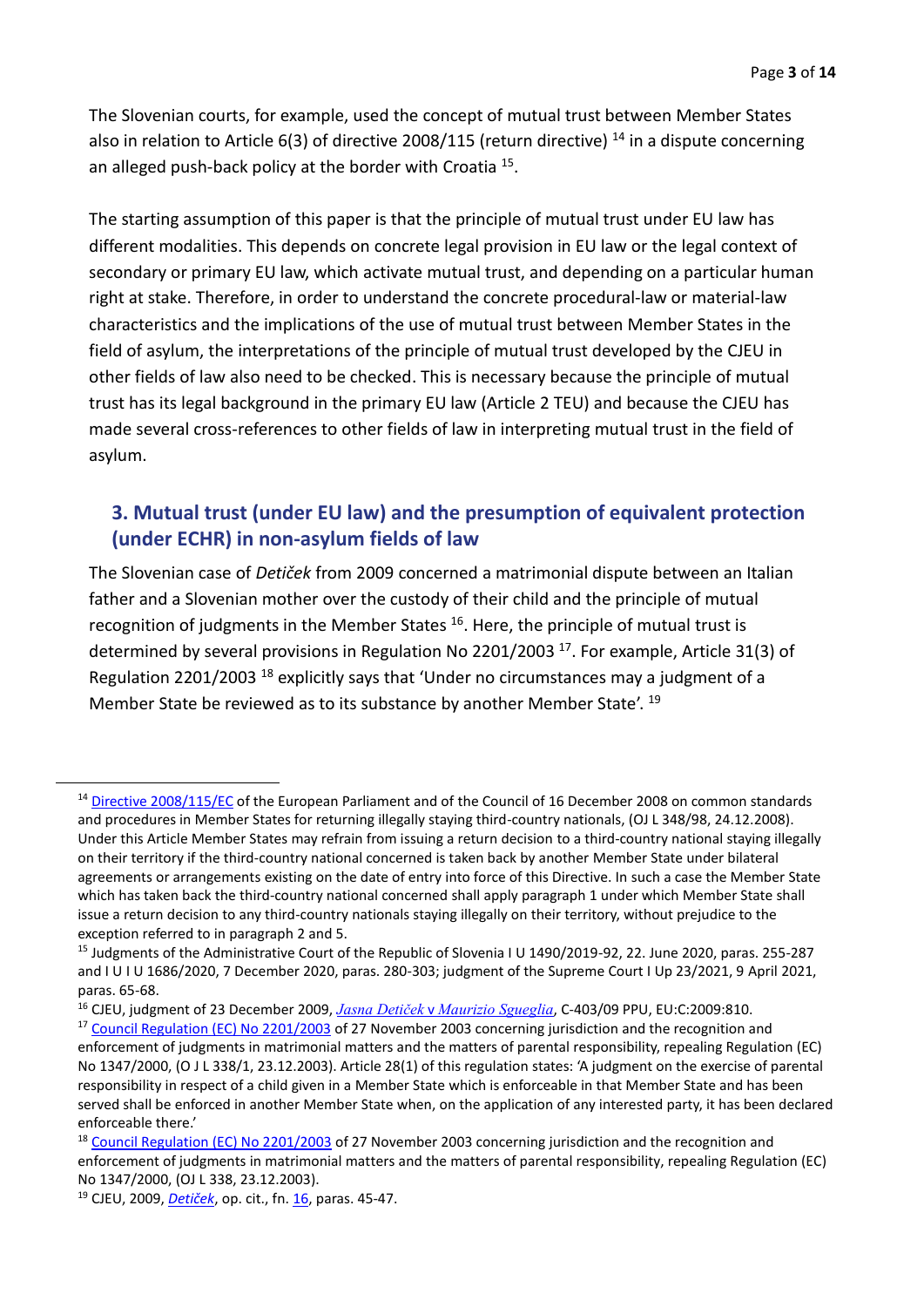The Latvian case of *Petruhin* relates to the principle of mutual trust in the field of extradition of EU citizen to a third country (Russia). Here, particularities of mutual trust are somehow embedded in the concrete legal provisions that activate mutual trust. In *Petruhin*, this was protection against discrimination based on nationality and the freedom of movement under Articles 18 and 21 Treaty on the Functioning of the European Union (TFEU) <sup>20</sup>. The CJEU decided that in order to safeguard EU nationals from measures liable to deprive them of the rights of free movement and residence provided for in Article 21 TFEU, while combatting impunity in respect of criminal offences, Member States must apply all the cooperation and mutual assistance mechanisms provided for in the criminal field under EU law  $21$ . This means that Latvia should give priority to the eventual possibility under EAW and must first exchange information with Estonia in order to afford the authorities of Estonia, in so far as it has jurisdiction pursuant to their national law, to prosecute that person for offences committed outside national territory<sup>22</sup>.

<span id="page-3-0"></span>In contrast to the legal circumstances in the cases of *Detiček* and *Petruhin,* the principle of mutual trust had a different modality in the Spanish case of *Melloni* <sup>23</sup> . *Melloni* relates to the Council Framework Decision 2002/584/PNZ on the EAW (the Framework Decision on EAW)<sup>24</sup> and to the right to defence. The Framework Decision on EAW has a similar provision to the Dublin III Regulation in the field of asylum <sup>25</sup>. Namely, Article 1(3) Framework Decision on EAW states that the decision on EAW must respect fundamental rights as enshrined in Article 6 TEU. But a fundamental right to defence from the Charter did not play a significant role in the case of *Melloni*. In this case, the CJEU decided that Spanish courts cannot use a particular element from the Spanish constitutional law on the right to defence because the Framework Decision on EAW 'provides an exhaustive list of the circumstances' in which the execution of an arrest warrant does not infringe the rights of the defence  $26$ .

<span id="page-3-2"></span><span id="page-3-1"></span>In the French case *Jeremy F* <sup>27</sup>, the legal situation under particular secondary EU law provisions and also the outcome of the case was different as in the case of *Melloni.* Unlike in the situation of *Melloni*, the Framework Decision on EAW has no express provision on the possibility of a right to appeal with a suspensive effect against a decision to execute an EAW, which was a contested issue in Jeremy F<sup>28</sup>. Therefore, in contrast to *Melloni*, in the case of Jeremy F, the French courts were allowed to use domestic constitutional standards on suspensive effect provided that this will not jeopardise the time limits set in the Framework Decision on EAW <sup>29</sup> . In the case of *Jeremy* 

<sup>&</sup>lt;sup>20</sup> Consolidated version of the [Treaty on the Functioning of the European Union,](https://eur-lex.europa.eu/legal-content/EN/TXT/?uri=CELEX:12012E/TXT) (OJ C 326, 26.10.2010).

<sup>21</sup> CJEU, judgment of 6 September 2016, *[Aleksei Petruhhin](https://curia.europa.eu/juris/document/document.jsf?text=&docid=183097&pageIndex=0&doclang=en&mode=lst&dir=&occ=first&part=1&cid=11765766)*, C-182/15, EU:C:2016:630, para. 47.

<sup>22</sup> Ibid. para. 48; see also CJEU, judgment of 2 April 2020, *[I.N.](https://curia.europa.eu/juris/document/document.jsf?text=&docid=224890&pageIndex=0&doclang=en&mode=lst&dir=&occ=first&part=1&cid=11767086)*, C-897/19 PPU, EU:C:2020:262.

<sup>23</sup> CJEU, judgment of 26 February 2013, *Stefano Melloni* v *[Ministerio Fiscal,](https://curia.europa.eu/juris/document/document.jsf?text=&docid=134203&pageIndex=0&doclang=en&mode=lst&dir=&occ=first&part=1&cid=11771804)* C-399/11, EU:C:2013:107. <sup>24</sup> [Council Framework Decision of 13 June 2002](https://eur-lex.europa.eu/legal-content/EN/TXT/?uri=celex%3A32002F0584) on the European arrest warrant and the surrender procedures between

Member States - Statements made by certain Member States on the adoption of the Framework Decision, (OJ L 190, 18.07.2002).

<sup>&</sup>lt;sup>25</sup> See recital 39 Dublin III Regulation.

<sup>26</sup> CJEU, 2013, *[Melloni,](https://curia.europa.eu/juris/document/document.jsf?text=&docid=134203&pageIndex=0&doclang=en&mode=lst&dir=&occ=first&part=1&cid=11771804)* op. cit., fn. [23,](#page-3-0) para. 44.

<sup>27</sup> CJEU, judgment of 30 May 2013, *Jeremy F* v *[Premier ministre](https://curia.europa.eu/juris/document/document.jsf?text=&docid=137836&pageIndex=0&doclang=en&mode=lst&dir=&occ=first&part=1&cid=11772281)*, C-168/13 PPU, EU:C:2013:358.

<sup>28</sup> Ibid. paras. 37, 51-53.

<sup>29</sup> Ibid. para. 64-75.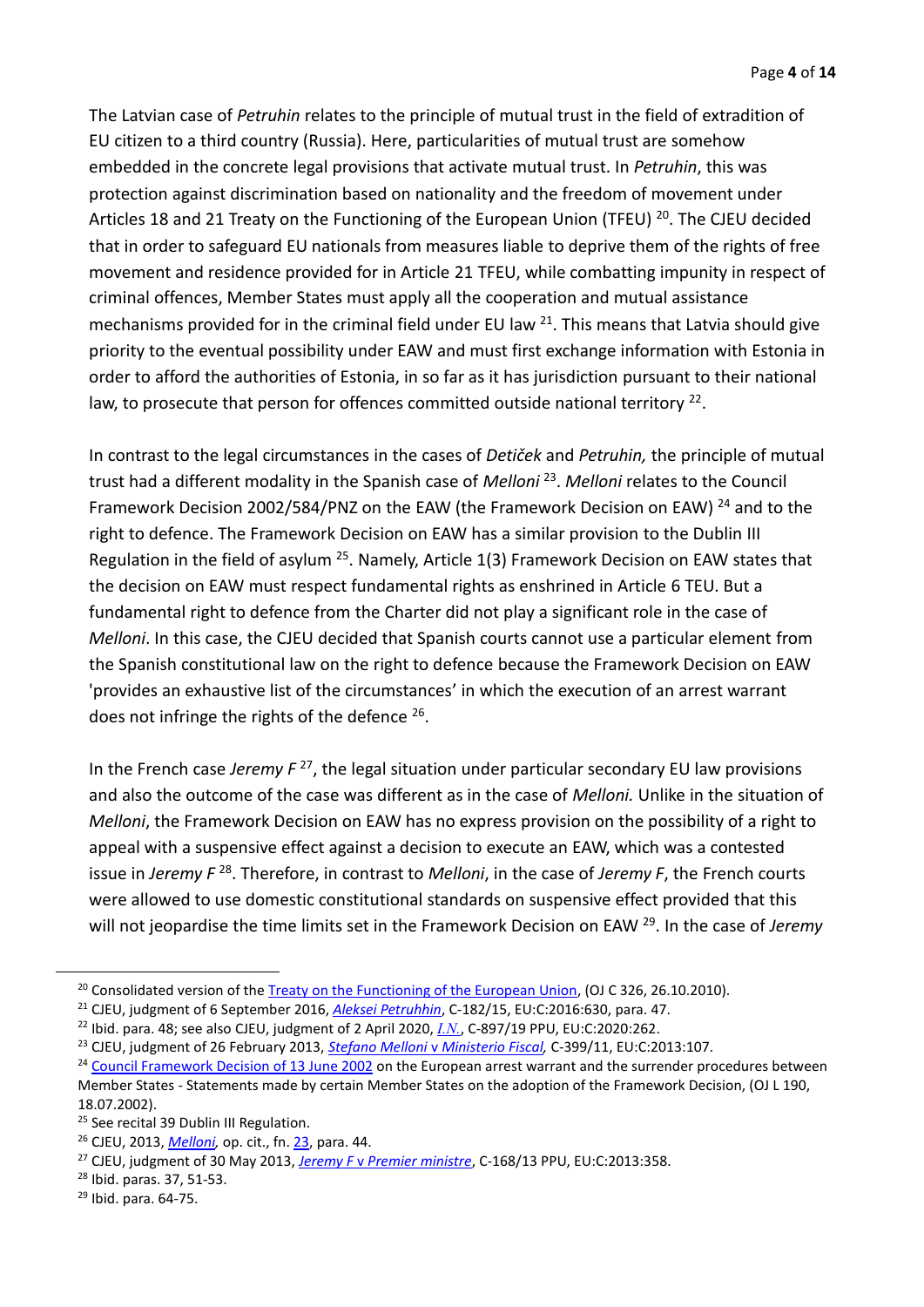<span id="page-4-1"></span>*F,* mutual trust was defined as a principle under which 'national legal systems are capable of providing equivalent and effective protection of the fundamental rights recognised at the EU level, particularly in the Charter.<sup>' 30</sup> In the case of *LM* <sup>31</sup>, which also relate to the Framework Decision on EAW, the CJEU added to this definition that Member States 'may not demand a higher level of national protection of fundamental rights from another Member State than that provided by EU law, and may not, save in exceptional cases, check whether that other Member State has actually, in a specific case, observed the fundamental rights guaranteed by the EU.' <sup>32</sup> The protected value behind *Melloni* <sup>33</sup> *, Jeremy F* <sup>34</sup> (and also *LM*) is the principle of the primacy of EU law <sup>35</sup>. This is important for understanding the principle of mutual trust in the field of asylum 36.

<span id="page-4-2"></span><span id="page-4-0"></span>The principle of mutual trust under EU law has its 'partner' in the principle of equivalent protection under the case-law of the ECtHR. According to the ECtHR, the application of the presumption of equivalent protection in a particular case is subject to two conditions. These are the absence of any margin of manoeuvre on the part of the domestic authorities and the deployment of the full potential of the supervisory mechanism provided for by EU law <sup>37</sup>. This means that Member States are fully responsible and are subject to full judicial scrutiny by the ECtHR for all acts falling outside its strict international legal obligations, that is, for example, in cases in which EU law grants certain discretion to Member States <sup>38</sup>.

On the other hand, Member States acting on the basis of EU law leaving no discretion to the Member States are presumed to be in accordance with the ECHR (presumption of equivalent protection), as the EU legal order is 'presumed to offer protection of fundamental rights that is equivalent to protection under the ECHR.' By 'equivalent' the ECtHR means 'comparable' and not

<sup>30</sup> Ibid. para. 50; see also CJEU, judgment of 5 April 2016, *Pál Aranyosi* and *[Robert Cãldãraru](https://curia.europa.eu/juris/document/document.jsf?text=&docid=175547&pageIndex=0&doclang=en&mode=lst&dir=&occ=first&part=1&cid=11773688),* joined cases C-404/15, C-659/15 PPU, EU:C:2016:198, para. 77.

<sup>&</sup>lt;sup>31</sup> CJEU, 2018, *[LM](https://curia.europa.eu/juris/document/document.jsf?text=&docid=204384&pageIndex=0&doclang=EN&mode=lst&dir=&occ=first&part=1&cid=11618343)*, op. cit., fn[. 8.](#page-1-2)

<sup>&</sup>lt;sup>32</sup> CJEU, 2018, *[LM](https://curia.europa.eu/juris/document/document.jsf?text=&docid=204384&pageIndex=0&doclang=EN&mode=lst&dir=&occ=first&part=1&cid=11618343)*, op. cit., fn[. 8.](#page-1-2), para. 36-37.

<sup>33</sup> CJEU, 2013, *[Melloni,](https://curia.europa.eu/juris/document/document.jsf?text=&docid=134203&pageIndex=0&doclang=en&mode=lst&dir=&occ=first&part=1&cid=11771804)* op. cit., fn. [26,](#page-3-1) para. 58.

<sup>34</sup> CJEU, 2013, *[Jeremy F](https://curia.europa.eu/juris/document/document.jsf?text=&docid=137836&pageIndex=0&doclang=en&mode=lst&dir=&occ=first&part=1&cid=11772281)*, op. cit., fn. [28](#page-3-2) paras. 74-75.

<sup>35</sup> See also CJEU, judgment of 15 October 2019, *[Dumitru-Tudor Dorobantu](https://curia.europa.eu/juris/document/document.jsf?text=&docid=219163&pageIndex=0&doclang=en&mode=lst&dir=&occ=first&part=1&cid=11831352)*, C-128/18, EU:C:2019:857, para. 79

<sup>36</sup> CJEU, 2013, *[Melloni,](https://curia.europa.eu/juris/document/document.jsf?text=&docid=134203&pageIndex=0&doclang=en&mode=lst&dir=&occ=first&part=1&cid=11771804)* op. cit., fn. [26,](#page-3-1) para. 58, 64; CJEU, judgment of 30 May 2013, *Jeremy F* v *[Premier ministre](https://curia.europa.eu/juris/document/document.jsf?text=&docid=137836&pageIndex=0&doclang=en&mode=lst&dir=&occ=first&part=1&cid=11772281)*, C-168/13 PPU, EU:C:2013:358, paras. 65, 74.

<sup>37</sup> ECtHR, judgment of 23 May 2016, *[Avotiņš](http://hudoc.echr.coe.int/eng?i=001-163114)* v *[Latvia](http://hudoc.echr.coe.int/eng?i=001-163114)*, No 17502/07, ECLI:CE:ECHR:2016:0523JUD001750207, paras. 101- 105; ECtHR, judgment of 25 May 2021, *[Bivolaru et Moldovan](http://hudoc.echr.coe.int/eng?i=001-208760)* c *France*, No 40324716 et 12623/17,

ECLI:CE:ECHR:2021:0325JUD004032416, paras. 98-103 (in French). For example, in the case of *Bivolaru and Moldovan,* the ECtHR decided that presumption of equivalent protection does not apply because the Court of Cassation has rejected the applicant's request to refer the matter to the CJEU for a preliminary ruling on the implications for the execution of EAW of the granting of refugee status by Swedish authorities. This despite the fact that the issue at stake was genuine and serious and had never been previously examined by the CJEU (para. 131).

<sup>38</sup> For example, in the case of *Tarakhel* v *Switzerland*, the ECtHR took into account that Swiss authorities could under the Dublin Regulation refrain from transferring the applicants to Italy if they considered that the receiving country was not fulfilling its obligations under the ECHR (ECtHR, judgment of 4 November 2014, *Tarakhel* v *[Switzerland](http://hudoc.echr.coe.int/eng?i=001-148070)*, No 29217/12,

ECLI:CE:ECHR:2014:1104JUD002921712, para. 90). See in this respect also ECtHR, 2011, *[M.S.S.](http://hudoc.echr.coe.int/eng?i=001-103050)*, op. cit., fn. [4,](#page-1-3) paras. 339-340.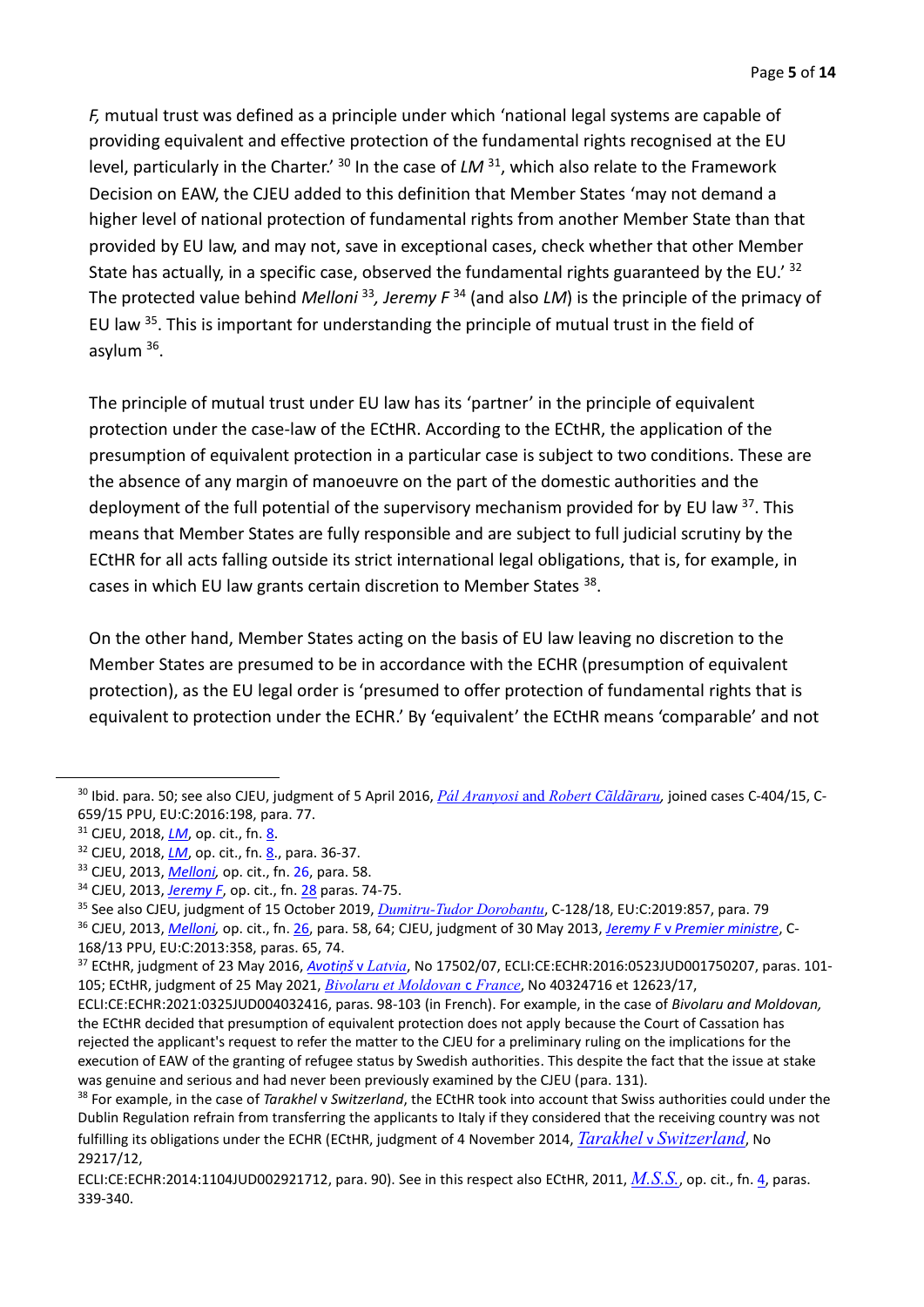'identical' <sup>39</sup>. However, any such finding of equivalence could not be final. The presumption on equivalent protection is open to rebuttal in case of 'manifest dysfunction' of EU law fundamental rights protection, that is in case of 'manifest deficiency' <sup>40</sup>, which is a more lenient judicial test from the test used for a standard violation of fundamental right from the ECHR. This lenient test of 'manifestly insufficient protection', introduced by the ECtHR, is based on two basic criteria. These are whether national authorities and courts had a legitimate ground to apply a particular system of cooperation between Member States and whether national authorities and court had a sufficient factual basis for contested decisions <sup>41</sup>.

<span id="page-5-1"></span><span id="page-5-0"></span>Therefore, in cases where Member States have some margin of manoeuvre (discretion) based on EU law, Member States are fully responsible and are subject to full judicial scrutiny by the ECtHR, meaning that they must apply the strict scrutiny or rigorous test concerning the assessment of risk related to Article 3 ECHR<sup>42</sup>. The details (criteria and standards) of this rigorous test are explained in *F.G.* v *Sweden* <sup>43</sup> or in *J.K. and others* v *Sweden* <sup>44</sup> . The rigorous test is activated not in situations where the applicant shows substantial grounds for believing that they, if transferred, will face a real risk of being subjected to inhuman treatment, but rather in situations where the applicant has an 'arguable claim' in relation to Article 3 ECHR or Article 4 of the Charter <sup>45</sup>. Under EU law, arguable claim means that a contested decision 'may expose' a third-country national to a serious risk as regards the right from Article 4 of the Charter <sup>46</sup> or where the legal remedy 'does not appear to be manifestly unfounded.'<sup>47</sup> On the other hand, in cases where presumption of equivalent protection under ECHR applies, the more lenient judicial test of manifest deficiency is applicable and it is activated where 'serious and substantiated complaint is raised' before national courts to the effect that the protection of rights from the ECHR has been manifestly deficient and cannot be remedied by EU law <sup>48</sup>.

Thus, the crucial questions as regards tripartite dialogue between CJEU, ECtHR and national

<sup>39</sup> ECtHR, 2016, *[Avotiņš](http://hudoc.echr.coe.int/eng?i=001-163114)*, op. cit., fn. [37,](#page-4-0) para. 101.

<sup>40</sup> Ibid. para. 112; ECtHR, 2021, *[Bivolaru et Moldovan](http://hudoc.echr.coe.int/eng?i=001-208760)* c *France*, op. cit., fn. [37,](#page-4-0) paras. 116, 117-126.

<sup>41</sup> ECtHR, judgment of 9 July 2019, *[Romeo Casta](http://hudoc.echr.coe.int/eng?i=001-194618)ño* v *Belgium*, No 8351/17, ECLI:CE:ECHR:2019:0709JUD000835117, paras. 79-92; ECtHR, 2021, *[Bivolaru et Moldovan](http://hudoc.echr.coe.int/eng?i=001-208760)* c *France*, op. cit., fn. [37,](#page-4-0) para. 117.

<sup>42</sup> ECtHR, judgment of 23 August 2016, *[J.K. and others](http://hudoc.echr.coe.int/eng?i=001-165442)* v *Sweden*, ECLI:CE:ECHR:2016:0823JUD005916612, para. 86; ECtHR, judgment of 7 July 1989, *Soering* v *[the United Kingdom](http://hudoc.echr.coe.int/eng?i=001-57619)*, No 14038/88, ECLI:CE:ECHR:1989:0707JUD001403888, paras. 87-91; see also CJEU, 2017, *[C.K.](https://curia.europa.eu/juris/document/document.jsf?text=&docid=187916&pageIndex=0&doclang=en&mode=lst&dir=&occ=first&part=1&cid=10823574)*, op. cit., fn. 5, paras. 55-96 (especially paras. 64, 76).

<sup>43</sup> ECtHR, judgment of 23 March 2016, [F.G. v Sweden](http://hudoc.echr.coe.int/eng?i=001-161829)*,* No 43611/11, ECLI:CE:ECHR:2016:0323JUD004361111, paras. 111-127.

<sup>44</sup> ECtHR, 2016, *[J.K.](http://hudoc.echr.coe.int/eng?i=001-165442)*, op. cit., fn. [42,](#page-5-0) paras. 79-105; See to this effect ECtHR, 2021, *[Bivolaru et Moldovan](http://hudoc.echr.coe.int/eng?i=001-208760)* c *France*, op. cit., fn. [37,](#page-4-0) para. 108.

<sup>45</sup> ECtHR, 1989, *[Soering](http://hudoc.echr.coe.int/eng?i=001-57619)*, op. cit., fn[. 42,](#page-5-0) para. 85, 117; see *mutatis mutandis* ECtHR, judgment of 15 October 2014, *[L.M.](http://hudoc.echr.coe.int/eng?i=001-157709)  [and others](http://hudoc.echr.coe.int/eng?i=001-157709)* v *Russia*, No 40081/14, 40088/14 and 40127/14*,* ECLI:CE:ECHR:2015:1015JUD004008114, para. 104; ECtHR, judgment of 11 December 2018, *[M.A. and others](http://hudoc.echr.coe.int/eng?i=001-188267)* v *Lithuania*, No 59793/17, ECLI:CE:ECHR:2018:1211JUD005979317, paras. 66, 83; ECtHR, judgment of 21 November 2019, *Ilias and Ahmed* v *[Hungary](http://hudoc.echr.coe.int/eng?i=001-198760)*, No 47287/15, ECLI:CE:ECHR:2019:1121JUD004728715, para. 136.

<sup>46</sup> *Mutatis mutandis*: CJEU, judgment of 18 December 2014, *[Centre public d'action sociale d'Ottignies-Louvain-la-Neuve](https://curia.europa.eu/juris/document/document.jsf?text=&docid=160943&pageIndex=0&doclang=en&mode=lst&dir=&occ=first&part=1&cid=11904868)*  [v](https://curia.europa.eu/juris/document/document.jsf?text=&docid=160943&pageIndex=0&doclang=en&mode=lst&dir=&occ=first&part=1&cid=11904868) *[Moussa Abdida](https://curia.europa.eu/juris/document/document.jsf?text=&docid=160943&pageIndex=0&doclang=en&mode=lst&dir=&occ=first&part=1&cid=11904868)*, C-562/13, EU:C:2014:2453, para. 53; CJEU, judgment of 30 September 2020, *B.* v *[Centre public](https://curia.europa.eu/juris/document/document.jsf?text=&docid=231822&pageIndex=0&doclang=en&mode=lst&dir=&occ=first&part=1&cid=11903757)  [d'action sociale de Líège \(CPAS\)](https://curia.europa.eu/juris/document/document.jsf?text=&docid=231822&pageIndex=0&doclang=en&mode=lst&dir=&occ=first&part=1&cid=11903757)*, C-233/19, EU:C:2020:757, para. 63.

<sup>47</sup> Ibid. para. 66; See also CJEU, 2017, *[C.K.](https://curia.europa.eu/juris/document/document.jsf?text=&docid=187916&pageIndex=0&doclang=en&mode=lst&dir=&occ=first&part=1&cid=10823574)*, op. cit., fn. 5, para. 60; CJEU, 2019, *[Jawo](https://curia.europa.eu/juris/document/document.jsf?text=&docid=211803&pageIndex=0&doclang=en&mode=lst&dir=&occ=first&part=1&cid=10824459)*, op. cit., fn. [6,](#page-1-0) para. 90. <sup>48</sup> ECtHR, 2016, *[Avotiņš](http://hudoc.echr.coe.int/eng?i=001-163114)*, op. cit., fn. [37,](#page-4-0) para. 116.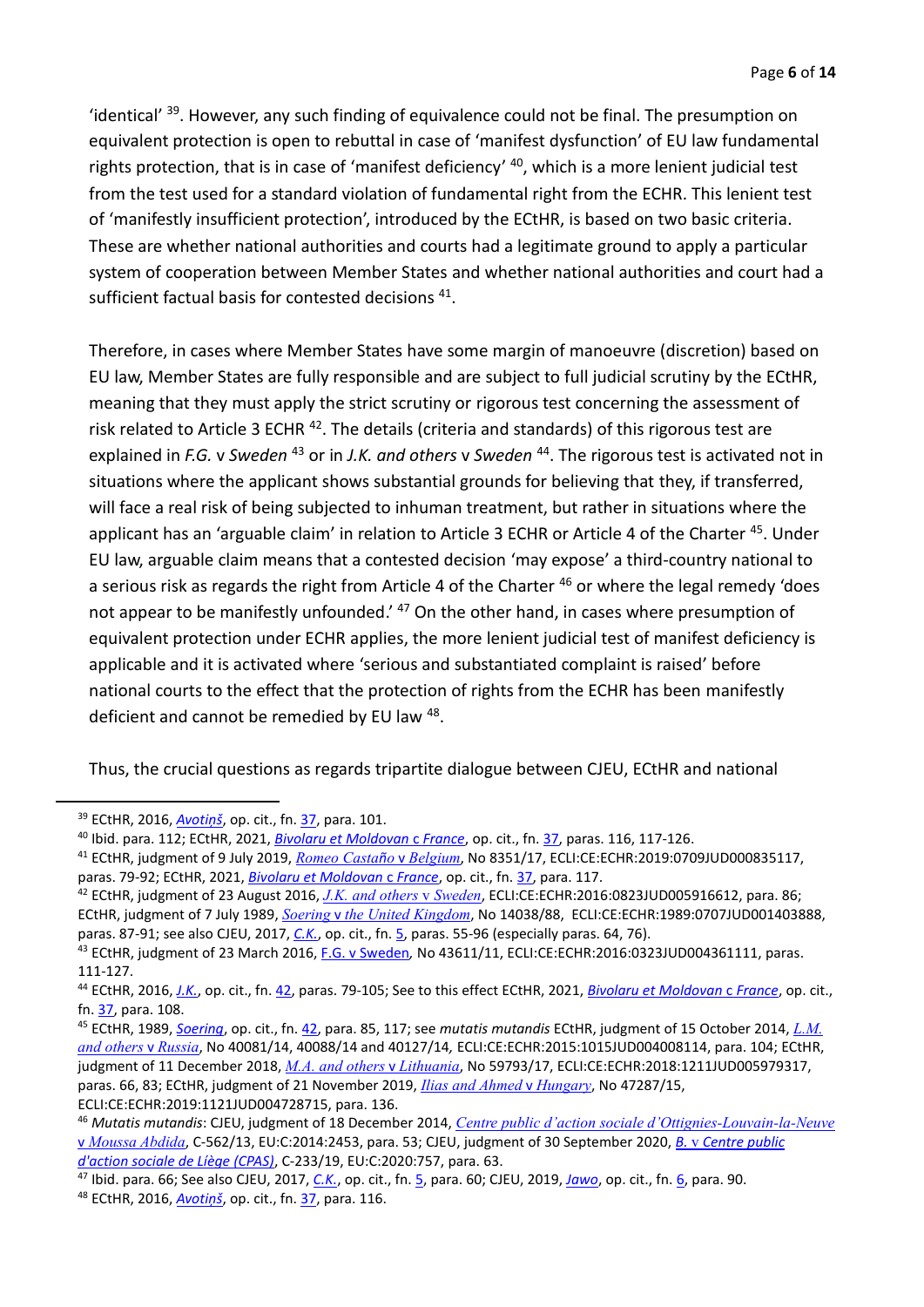courts of Member States are the following.

- In situations where presumption of equivalent protection is not applicable, does the judicial (assessment) test under EU law sufficiently correspond to standards and criteria of 'rigorous test' described in *J.K. and others* v *Sweden*?; and
- In situations where presumption of equivalent protection is applicable, does the judicial (assessment) test under EU law corresponds to the (judicial) test of 'manifest deficiency' under the ECHR?

The introduction of the 'two-steps' approach for the use of principle of mutual trust under EU law poses some challenges to these two questions.

### **4. Introduction of the 'two-steps' approach to the principle of mutual trust in cases** *Aranyosi and Cãldãraru* **and** *Dorobantu* **in respect of protection of Article 4 of the Charter and the response of the ECtHR**

<span id="page-6-0"></span>The cases of *Aranyosi and Cãldãraru* <sup>49</sup> and *Dorobantu* <sup>50</sup> are about mutual trust between Member States and prison conditions in Romania in relation to the Framework Decision on EAW. In those cases, the referring German courts wanted to provide effective judicial protection against inhuman and degrading treatment. This was because the German courts were aware of several systemic judgments of the ECtHR against Romania concerning detention conditions <sup>51</sup>. In the case of *Aranyosi and Cãldãraru,* the CJEU interpreted recital 10 of the Framework Decision on EAW <sup>52</sup> in the sense that recital 10 of the Framework Decision on EAW means that the implementation of the mechanism of the EAW may be suspended 'only in the event of serious and persistent breach by one of the Member States of the principles referred to in Article 2 TEU, and in accordance with the procedure provided for in Article 7 TEU.<sup>' 53</sup> This is a different provision from the second sub-paragraph of Article 3(2) Dublin III Regulation, especially as regards the relevance of Article 7 TEU. But then, the CJEU adds:

'However, first, the Court has recognised that limitations of the principles of mutual recognition and mutual trust between Member States can be made in exceptional circumstances (see, to that effect, Opinion 2/13, EU:C:2014:2454, paragraph 191). Second, as is stated in Article 1(3) thereof, the Framework Decision is not to have the effect of modifying the obligation to respect fundamental rights as enshrined in, inter alia, the Charter. In that regard, it must be stated that compliance with Article 4 of the Charter, concerning the prohibition of inhuman or degrading treatment or punishment, is binding, as is stated in

<sup>49</sup> CJEU, 2016, *Aranyosi* and *[Cãldãraru,](https://curia.europa.eu/juris/document/document.jsf?text=&docid=175547&pageIndex=0&doclang=en&mode=lst&dir=&occ=first&part=1&cid=11773688)* op. cit., fn. [30.](#page-4-1)

<sup>50</sup> CJEU, 2019, *[Dorobantu](https://curia.europa.eu/juris/document/document.jsf?text=&docid=219163&pageIndex=0&doclang=en&mode=lst&dir=&occ=first&part=1&cid=11831352)*, op. cit., fn[. 35.](#page-4-2)

<sup>51</sup> CJEU, 2016, *Aranyosi* and *[Cãldãraru,](https://curia.europa.eu/juris/document/document.jsf?text=&docid=175547&pageIndex=0&doclang=en&mode=lst&dir=&occ=first&part=1&cid=11773688)* op. cit., fn. [30,](#page-4-1) paras. 61-62.

<sup>&</sup>lt;sup>52</sup> Recital 10 of the Framework Decision on EAW states that 'the mechanism of the European arrest warrant is based on a high level of confidence between Member States. Its implementation may be suspended only in the event of a serious and persistent breach by one of the Member States of the principles set out in Article 6(1) of the Treaty on European Union, determined by the Council pursuant to Article 7(1) of the said Treaty with the consequences set out in Article 7(2) thereof.'

<sup>53</sup> CJEU, 2016, *Aranyosi* and *[Cãldãraru,](https://curia.europa.eu/juris/document/document.jsf?text=&docid=175547&pageIndex=0&doclang=en&mode=lst&dir=&occ=first&part=1&cid=11773688)* op. cit., fn. [30,](#page-4-1) paras. 81.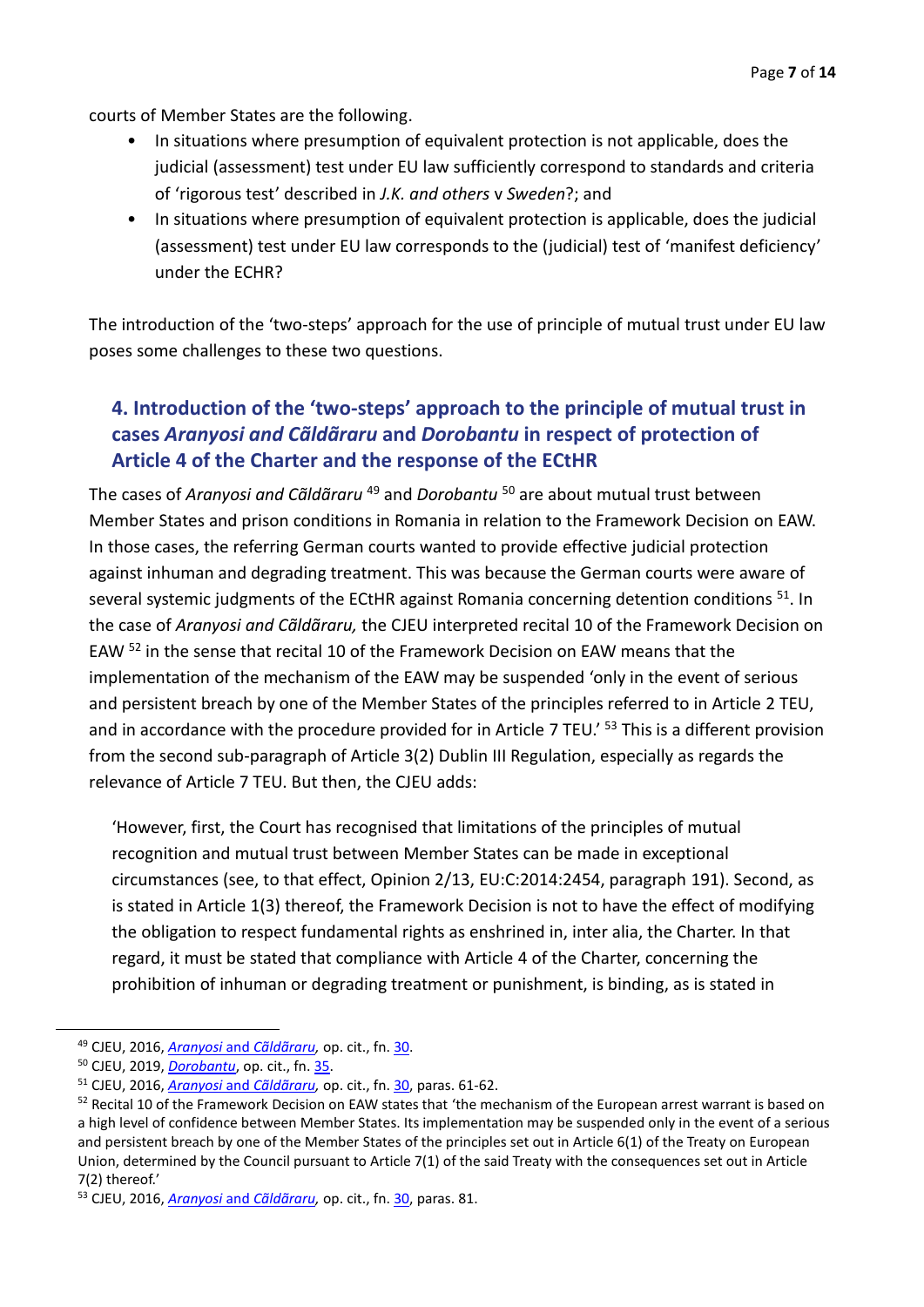Article 51(1) of the Charter, on the Member States and, consequently, on their courts [...]. That prohibition is absolute in that it is closely linked to respect for human dignity, the subject of Article 1 of the Charter.' <sup>54</sup>

In the next step, the CJEU then introduces the 'two-steps' approach, which is explained in subsections 4.1. and 4.2.

#### **4.1. The first part of the two-steps approach**

The first step consists of circumstances where 'the judicial authority of the executing Member State is in possession of evidence of a real risk of inhuman or degrading treatment of individuals detained in the issuing Member State, having regard to the standard of protection of fundamental rights guaranteed by EU law and, in particular, by Article 4 of the Charter' so that 'the judicial authority is bound to assess the existence of that risk' 55 . To that end, the executing judicial authority 'must, initially, rely on information that is objective, reliable, specific and properly updated' on the detention conditions prevailing in the issuing Member State and that demonstrates that 'there are deficiencies, which may be systemic or generalised, or which may affect certain groups of people, or which may affect certain places of detention.' That information may be obtained from, inter alia, judgments of international courts, such as judgments of the ECtHR, judgments of courts of the issuing Member State, and also decisions, reports and other documents produced by bodies of the Council of Europe or under the aegis of the UN <sup>56</sup>. Thus, the CJEU does not insist on 'systemic deficiencies', but rather uses expression of deficiencies which may be (alternatively) systemic or generalised.

#### **4.2. The second part of the two-steps approach**

The second part in the so called two-steps approach is that whenever the existence of such a risk due to general conditions (in detention) is identified, it is then necessary that the executing judicial authority make a further assessment, specific and precise, of whether there are substantial grounds to believe that the individual concerned will be exposed to that risk because of the conditions for the detention envisaged in the issuing Member State <sup>57</sup>. This means that the mere existence of evidence that there are deficiencies, which may be systemic or generalised, or which may affect certain groups of people (or which may affect certain places of detention) with respect to detention conditions in the issuing Member State) does not necessarily imply that, in a specific case, the individual concerned will be subject to inhuman or degrading treatment in the event that they are surrendered to the authorities of that Member State <sup>58</sup>.

<sup>54</sup> CJEU, 2016, *Aranyosi* and *[Cãldãraru,](https://curia.europa.eu/juris/document/document.jsf?text=&docid=175547&pageIndex=0&doclang=en&mode=lst&dir=&occ=first&part=1&cid=11773688)* op. cit., fn. [30,](#page-4-1) paras. 82-85.

<sup>55</sup> CJEU, 2016, *Aranyosi* and *[Cãldãraru,](https://curia.europa.eu/juris/document/document.jsf?text=&docid=175547&pageIndex=0&doclang=en&mode=lst&dir=&occ=first&part=1&cid=11773688)* op. cit., fn. [30,](#page-4-1) para. 88.

<sup>56</sup> CJEU, 2016, *Aranyosi* and *[Cãldãraru,](https://curia.europa.eu/juris/document/document.jsf?text=&docid=175547&pageIndex=0&doclang=en&mode=lst&dir=&occ=first&part=1&cid=11773688)* op. cit., fn. [30,](#page-4-1) para. 89. In the case of *Dorobantu*, too, the CJEU uses the expression in the alterative form: 'deficiencies, which may be systemic or generalised' (CJEU, 2019, *[Dorobantu,](https://curia.europa.eu/juris/document/document.jsf?text=&docid=219163&pageIndex=0&doclang=en&mode=lst&dir=&occ=first&part=1&cid=11831352)* op. cit., fn. [35,](#page-4-2) para. 52). See also CJEU, 2018, *[LM](https://curia.europa.eu/juris/document/document.jsf?text=&docid=204384&pageIndex=0&doclang=EN&mode=lst&dir=&occ=first&part=1&cid=11618343)*, op. cit., fn. [8,](#page-1-2) paras. 61, 68); in paragraph 60 the CJEU uses the expression: [...]

<sup>&#</sup>x27;*systemic deficiencies, or, at all events, generalised deficiencies'*.

<sup>57</sup> CJEU, 2016, *Aranyosi* and *[Cãldãraru,](https://curia.europa.eu/juris/document/document.jsf?text=&docid=175547&pageIndex=0&doclang=en&mode=lst&dir=&occ=first&part=1&cid=11773688)* op. cit., fn. [30,](#page-4-1) paras. 91-92.

<sup>58</sup> CJEU, 2016, *Aranyosi* and *[Cãldãraru,](https://curia.europa.eu/juris/document/document.jsf?text=&docid=175547&pageIndex=0&doclang=en&mode=lst&dir=&occ=first&part=1&cid=11773688)* op. cit., fn. [30,](#page-4-1) para. 93.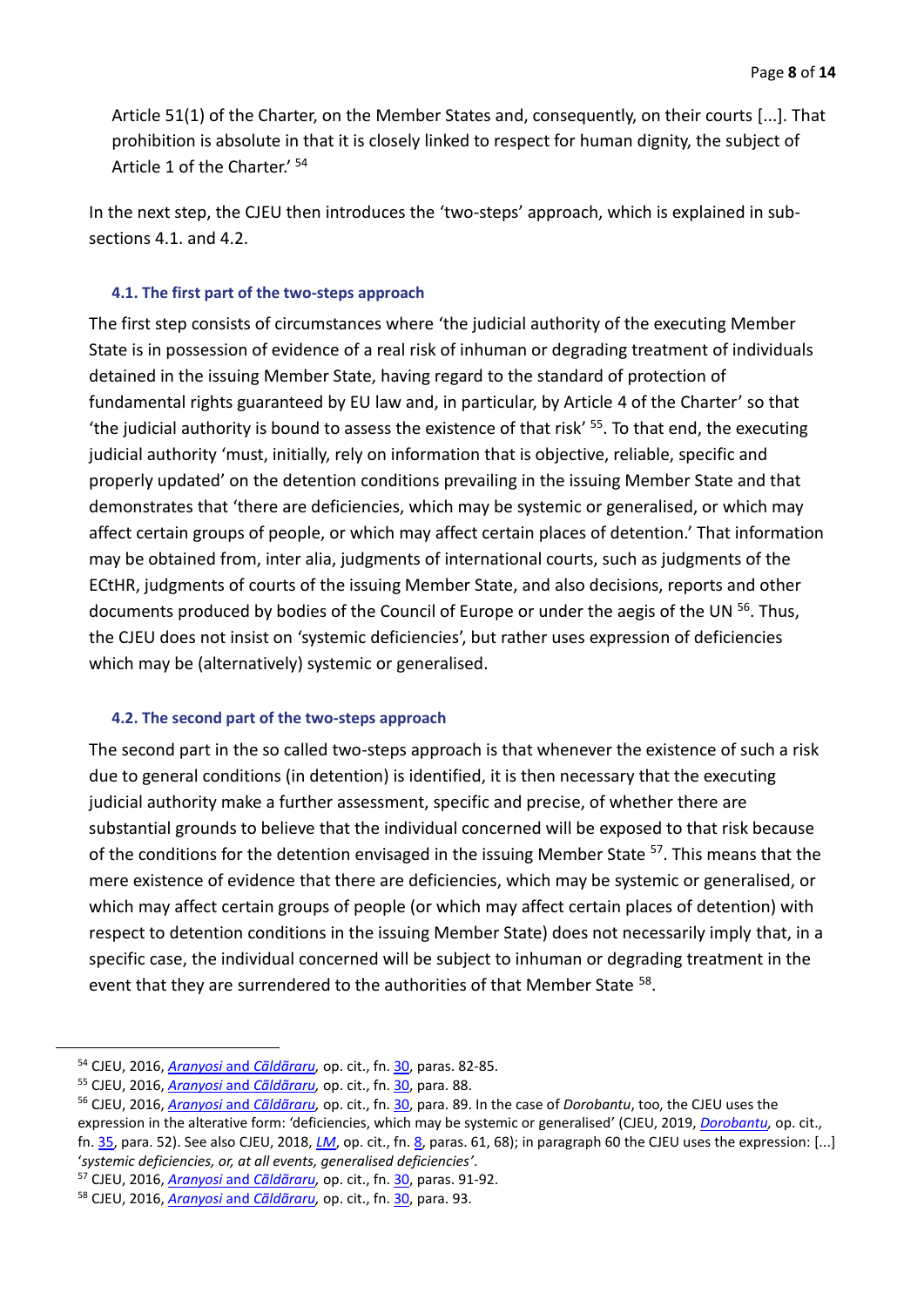Under the second part of the two-steps approach, the Member State is bound to determine whether, 'in the particular circumstances of the case', there are substantial grounds to believe that, following the surrender of that person to the issuing Member State, they will run a real risk of being subject in that Member State to inhuman or degrading treatment, within the meaning of Article 4 of the Charter <sup>59</sup>. The authority must, pursuant to Article 15(2) of the Framework Decision on EAW, request of the judicial authority of the issuing Member State that there be provided as a matter of urgency all necessary supplementary information on the conditions in which it is envisaged that the individual concerned will be (detained) in that Member State. The issuing judicial authority is obliged to provide that information to the executing judicial authority. If a real risk of inhuman or degrading treatment after that still exists, the execution of that warrant must be postponed but it cannot be abandoned <sup>60</sup>. A Member State that has experienced repeated delays on the part of another Member State in the execution of a EAW is to inform the Council with a view to an evaluation, at Member State level, of the implementation of the Framework Decision on EAW <sup>61</sup>.

The same approach was adopted also in the case of *Dorobantu,* where the Grand Chamber of the CJEU also referred to the case-law of the ECtHR <sup>62</sup> . In the case of *Dorobantu*, the CJEU also developed a kind of a checklist as regards the assessment of the conditions of detention having regard to the personal space available to the detainee based on the concrete criteria and standards from the case-law of the ECtHR in relation to inhuman treatment and detention conditions <sup>63</sup>.

#### **4.3. The response of the ECtHR to the two-steps approach in cases** *Romeo Castaño* **v** *Belgium* **and**  *Bivolaru and Moldovan* **v** *France*

In the Belgian case, national courts refused to execute a EAW issued by the Spanish investigating judge on account of the risk of an infringement of *N.J.E.*'s fundamental rights in the event of surrender, in particular the risk she would be detained there in conditions contrary to Article 3 ECHR. The applicant in this case, Romeo Castaño, claimed violation of procedural obligations from Article 2 ECHR because that decision prevented the suspected perpetrator from being prosecuted in Spain. The ECtHR found violation of the ECHR because the Belgian authorities and courts did not conduct a detailed and updated examination of the situation prevailing in 2016 and 'did not seek to identify a real and individualised risk of a violation of N.J.E.'s rights or any structural shortcomings with regard to conditions of detention in Spain.' <sup>64</sup> One could conclude that with this position the ECtHR has accepted the concept of two-steps approach developed by the CJEU in *Aranyosi and Cãldãraru* as being compatible from the perspective of the case-law of the ECtHR. In his concurring opinion, the President of the ECtHR,

<sup>59</sup> CJEU, 2016, *Aranyosi* and *[Cãldãraru,](https://curia.europa.eu/juris/document/document.jsf?text=&docid=175547&pageIndex=0&doclang=en&mode=lst&dir=&occ=first&part=1&cid=11773688)* op. cit., fn. [30,](#page-4-1) para. 94.

<sup>60</sup> Compare this with CJEU, 2017, *[C.K.](https://curia.europa.eu/juris/document/document.jsf?text=&docid=187916&pageIndex=0&doclang=en&mode=lst&dir=&occ=first&part=1&cid=10823574)*, op. cit., fn. 5, para. 77-85.

<sup>61</sup> CJEU, , 2019, Dorobantu, op. cit., fn. 35, paras. 82-85.

<sup>62</sup> CJEU, 2019, *[Dorobantu,](https://curia.europa.eu/juris/document/document.jsf?text=&docid=219163&pageIndex=0&doclang=en&mode=lst&dir=&occ=first&part=1&cid=11831352)* op. cit., fn. [35,](#page-4-2) paras. 45-57, 63-67.

<sup>63</sup> CJEU, 2019, *[Dorobantu,](https://curia.europa.eu/juris/document/document.jsf?text=&docid=219163&pageIndex=0&doclang=en&mode=lst&dir=&occ=first&part=1&cid=11831352)* op. cit., fn. [35,](#page-4-2) paras. 70-81.

<sup>64</sup> ECtHR, 2019, *[Romeo Castaño](http://hudoc.echr.coe.int/eng?i=001-194618)* v *Belgium*, op. cit., fn[. 41,](#page-5-1) para. 86; see in this respect also ECtHR, 2021, *[Bivolaru et](http://hudoc.echr.coe.int/eng?i=001-208760)  [Moldovan](http://hudoc.echr.coe.int/eng?i=001-208760)* c *France*, op. cit., fn. [37,](#page-4-0) paras. 106, 114.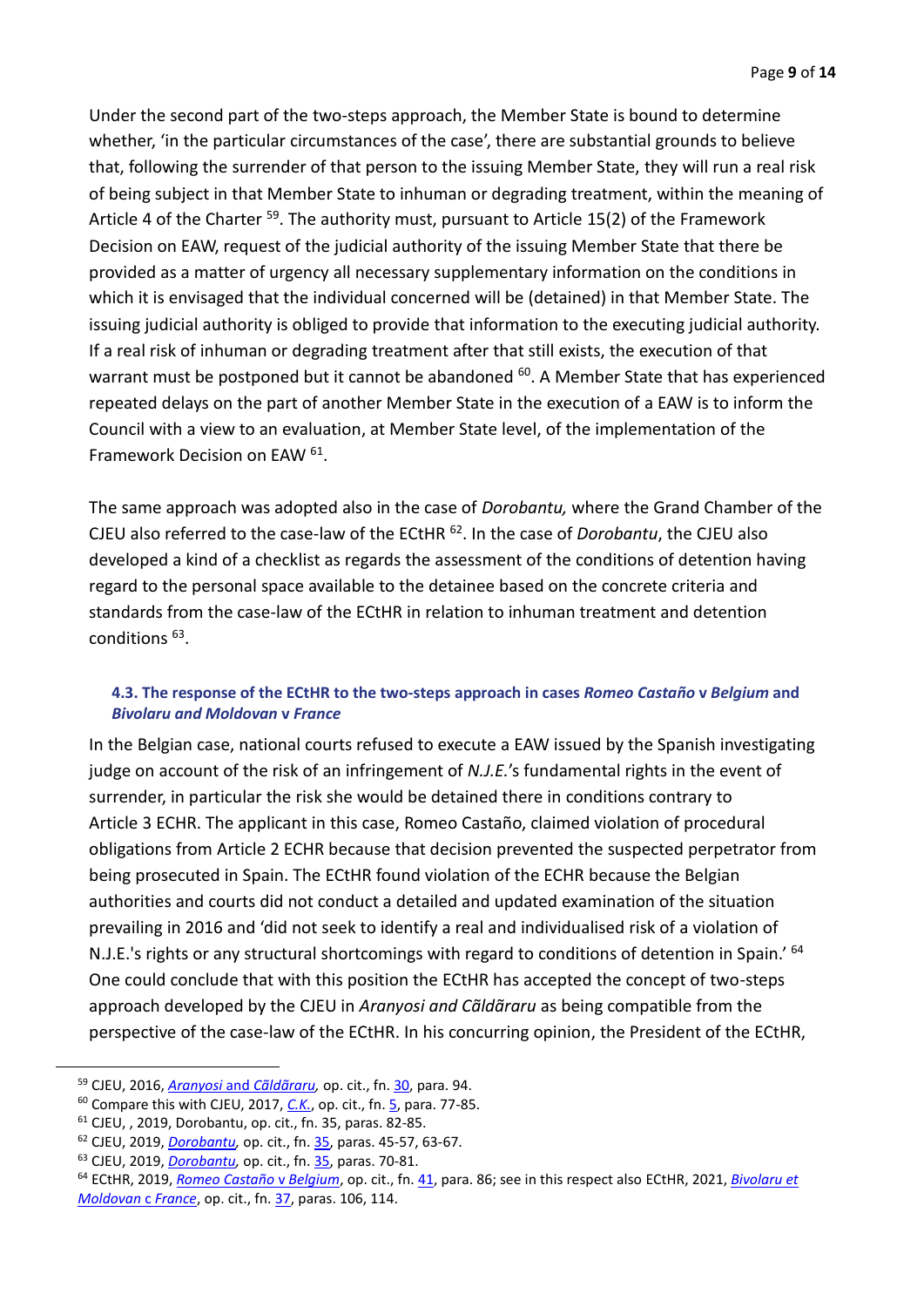Judge Spano (joined by Judge Pavli), says that the:

'challenge of symmetry between Convention law and European union law is an ongoing enterprise which requires carefully crafted interpretative solutions so as to retain as far as possible, the principled character and integrity of the former without upsetting the delicate institutional balance and fundamental elements inherent in the latter.' <sup>65</sup>

#### **5. Two-steps approach for using mutual trust in asylum-related disputes in respect of protection of fundamental rights from Article 4 of the Charter**

There are substantial differences in the texts of the Framework Decision on EAW and secondary EU law on Common European Asylum System, for example the Dublin III Regulation, which activate mutual trust. The Framework Decision on EAW has a legal provision (recital 10)<sup>66</sup>, which has a similar purpose but is not entirely comparable to the legal provision on situation of possible systemic flaws in another Member State from the second sub-paragraph of Article 3(2) Dublin III Regulation. Furthermore, the Framework Decision on EAW does not have a discretionary clause, which is the case with Article 17 Dublin III Regulation. In asylum cases of *N.S. and M.E* and *C.K. and others* v *Slovenia*, the CJEU stated that 'discretionary power conferred on the Member States forms part of the mechanisms for determining the Member State responsible for an asylum application' <sup>67</sup>. This is important to emphasise particularly from the perspective of prospects of effective protection of derogable rights, that is non-absolute rights (for example, the right to private and family life, best interests of a child), in respect of the use of discretionary clause under Dublin III Regulation.

However, it must be pointed out that the CJEU has already decided (in the field of asylum) that it would not be compatible with the aims of Dublin II Regulation were 'the slightest infringement of Directives 2003/9, 2004/83 or 2005/85' to be sufficient to prevent the transfer of an asylum seeker to the Member State primarily responsible.

'If the mandatory consequence of any infringement of the individual provisions of Directives 2003/9, 2004/83 or 2005/85 by the Member State responsible were that the Member State in which the asylum application was lodged is precluded from transferring the applicant to the first mentioned state, that would add to the criteria for determining the Member State responsible set out in Chapter III of [Dublin II Regulation] another exclusionary criterion.' <sup>68</sup>

<sup>65</sup> ECtHR, concurring opinion of Judge Spano joined by Judge Pavli, 2019, *[Romeo Castaño](https://hudoc.echr.coe.int/eng#{%22itemid%22:[%22001-194618%22]})* v *Belgium*, op. cit., fn. 41, para. III.

<sup>&</sup>lt;sup>66</sup> Recial 10 of the Framework Decision on EAW, op. cit., fn. [52.](#page-6-0)

<sup>67</sup> CJEU, 2011, *[N.S.](https://curia.europa.eu/juris/document/document.jsf?text=&docid=117187&pageIndex=0&doclang=en&mode=lst&dir=&occ=first&part=1&cid=10819537)*, op. cit., fn. [2,](#page-1-4) para. 68; see also CJEU, 2017, *[C.K.](https://curia.europa.eu/juris/document/document.jsf?text=&docid=187916&pageIndex=0&doclang=en&mode=lst&dir=&occ=first&part=1&cid=10823574)*, op. cit., fn. 5, para. 53.

<sup>68</sup> CJEU, 2011, *[N.S.](https://curia.europa.eu/juris/document/document.jsf?text=&docid=117187&pageIndex=0&doclang=en&mode=lst&dir=&occ=first&part=1&cid=10819537)*, op. cit., fn. [2,](#page-1-4) paras. 84-85. In a similar sense, in the case of CJEU, 2019, *[Jawo](https://curia.europa.eu/juris/document/document.jsf?text=&docid=211803&pageIndex=0&doclang=en&mode=lst&dir=&occ=first&part=1&cid=10824459)*, op. cit., fn. [6,](#page-1-0) paras. 91-92, the CJEU states that 'in order to fall within the scope of Article 4 of the Charter, which corresponds to Article 3 ECHR, and of which the meaning and scope are therefore, in accordance with Article 52(3) of the Charter, the same as those laid down by the ECHR, the deficiencies must attain a particularly high level of severity, which depends on all the circumstances of the case (ECtHR, 21 January 2011, *M.S.S.* v *[Belgium and Greece](http://hudoc.echr.coe.int/eng?i=001-103050)*, No 30696/09,

CE:ECHR:2011:0121JUD003069609, paragraph 254). That particularly high level of severity is attained where the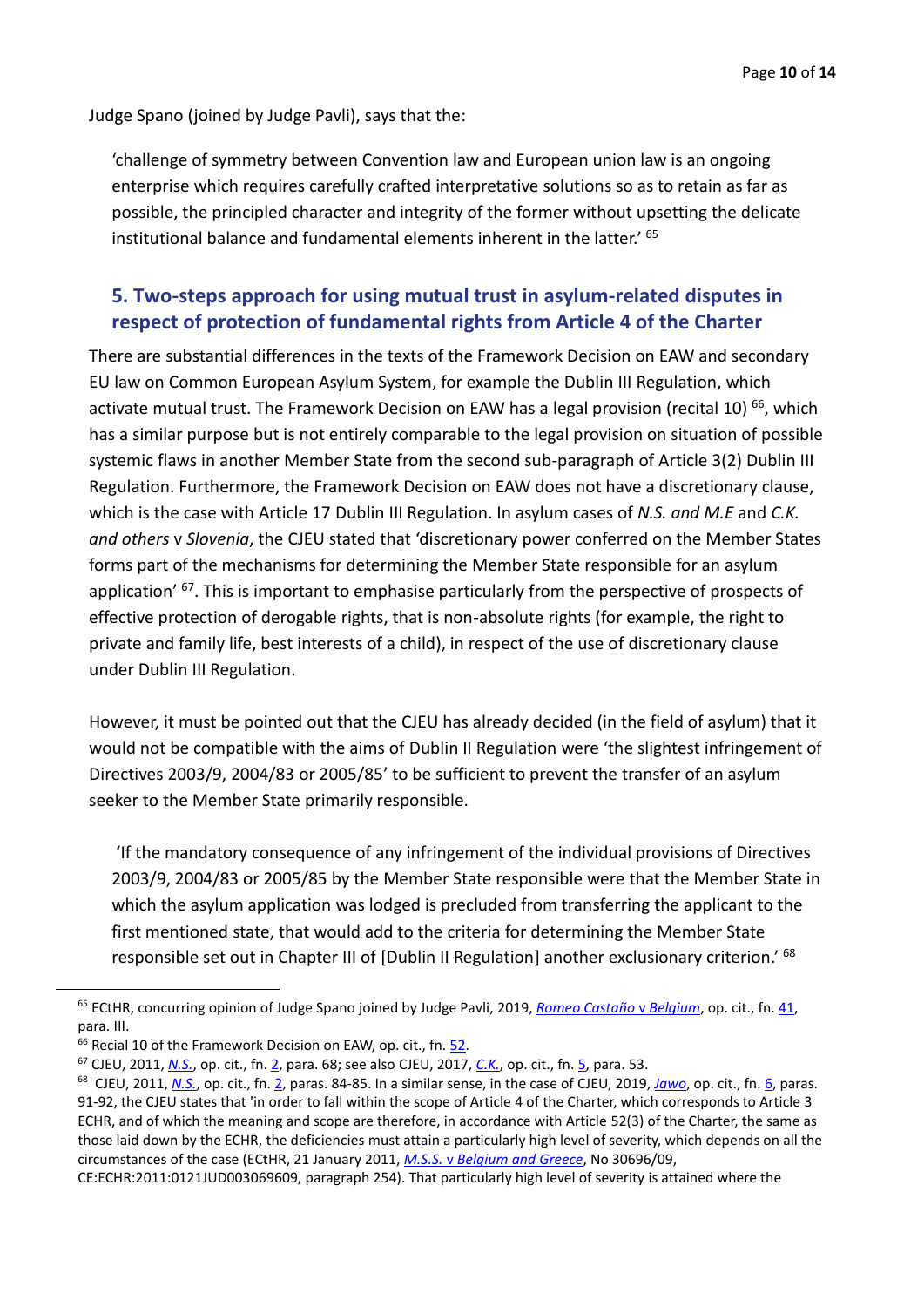Here, there could be (although not necessarily) a source of the problem or a conflict between case-law of the ECtHR (perhaps also in relation to Article 8 ECHR) and interpretation of the principle of mutual trust under EU law (in relation to corresponding fundamental rights in the Charter)<sup>69</sup>. This will be less likely in cases where an applicant has not yet been removed, so that the material point in time for the assessment of the risk of violation of fundamental rights will be that of the ECtHR's consideration (*ex officio*) of the case and not the time of legal and factual situation that was relevant in the proceedings before the last instance court in the Contracting State<sup>70</sup>.

Anyway, I see no special difficulty in the two-steps approach developed by the CJEU in using mutual trust and protection of the right from Article 4 of the Charter in the field of asylum. In cases where the principle of equivalent protection under ECHR is applicable, the two-steps approach must take into account the lenient test of manifest deficiency. This basically means that the national court must have a sufficient factual basis for its decision, while a legitimate ground to apply a particular system of cooperation between the two Member States will be easily met. In cases where the principle of equivalent protection is not applicable, then the two-steps approach must take into account selected standards and criteria from *J.K. and others* v *Sweden* <sup>71</sup> .

In asylum disputes, when Article 4 of the Charter is at stake, judges often obtain and use objective, reliable, specific and properly updated country information in relation to third countries and in relation to border EU countries. In court proceedings in Slovenia, for examples, judges use that information *ex officio*, if necessary, based on Article 46(3) APD (recast) or based on Article 47 of the Charter taking into account also case-law of the ECtHR as regards protection of *non-refoulement*. The 'second step', which is to check whether that particular applicant could suffer violation of Article 4 of the Charter, is also reasonable and feasible, since under the Framework Decision on EAW (and secondary EU law on asylum) the authorities of Member States can easily communicate directly among themselves in order to obtain full information and assurance that the applicant would not suffer violation of their right under Article 4 of the Charter. This should be the same in asylum and asylum-related disputes in the context of mutual

indifference of the authorities of a Member State would result in a person wholly dependent on State support finding himself, irrespective of his wishes and personal choices, in a situation of extreme material poverty that does not allow him to meet his most basic needs, such as, inter alia, food, personal hygiene and a place to live, and that undermines his physical or mental health or puts him in a state of degradation incompatible with human dignity (see, to that effect, ECtHR, 2011, *[M.S.S.](http://hudoc.echr.coe.int/eng?i=001-103050)*, op. cit., fn[. 4,](#page-1-3) paras. 252 to 263)'.

 $69$  According to the CJEU, in so far as Article 7 of the Charter [...] contains rights which correspond to rights guaranteed by Article 8(1) of the ECHR, the meaning and scope of Article 7 of the Charter are to be the same as those laid down by Article 8(1) ECHR, as interpreted by the case-law of the ECtHR (CJEU, judgment of 15 November 2011, *[Murat Dereci](https://curia.europa.eu/juris/document/document.jsf?text=&docid=114222&pageIndex=0&doclang=en&mode=lst&dir=&occ=first&part=1&cid=11842212) [and](https://curia.europa.eu/juris/document/document.jsf?text=&docid=114222&pageIndex=0&doclang=en&mode=lst&dir=&occ=first&part=1&cid=11842212)  others* v *[Bundesministerium für Inneres](https://curia.europa.eu/juris/document/document.jsf?text=&docid=114222&pageIndex=0&doclang=en&mode=lst&dir=&occ=first&part=1&cid=11842212)*, C-256/11, EU:C:2011:734, para. 70); see also CJEU, judgment of 30 June 2006, *[Commission](https://curia.europa.eu/juris/document/document.jsf?text=&docid=55770&pageIndex=0&doclang=en&mode=lst&dir=&occ=first&part=1&cid=11850165)* v *Parliament*, C-540/03, EU:C:2006:429, para. 38; CJEU, judgment of 5 October 2010, *[J. McB.](https://curia.europa.eu/juris/document/document.jsf?text=&docid=81398&pageIndex=0&doclang=en&mode=lst&dir=&occ=first&part=1&cid=11854145)* v *L. E*[.,](https://curia.europa.eu/juris/document/document.jsf?text=&docid=81398&pageIndex=0&doclang=en&mode=lst&dir=&occ=first&part=1&cid=11854145) C-400/10 PPU, EU:C:2010:582, para. 53; CJEU, judgment of 26 March 2019, *SM* v *[Entry Clearance Officer, UK Visa](https://curia.europa.eu/juris/document/document.jsf?text=&docid=212226&pageIndex=0&doclang=en&mode=lst&dir=&occ=first&part=1&cid=11854943)  [Section](https://curia.europa.eu/juris/document/document.jsf?text=&docid=212226&pageIndex=0&doclang=en&mode=lst&dir=&occ=first&part=1&cid=11854943)*, C-129/18, EU:C:2019:248, para. 65.

<sup>70</sup> See to this effect, decision on inadmissibility in the case *M.T.* v *the Netherlands*, No 46595/19, 23. 3. 2021, paras. 52- 58.

<sup>71</sup> ECtHR, 2016, *[J.K.](http://hudoc.echr.coe.int/eng?i=001-165442)*, op. cit., fn. [42,](#page-5-0) paras. 79-105.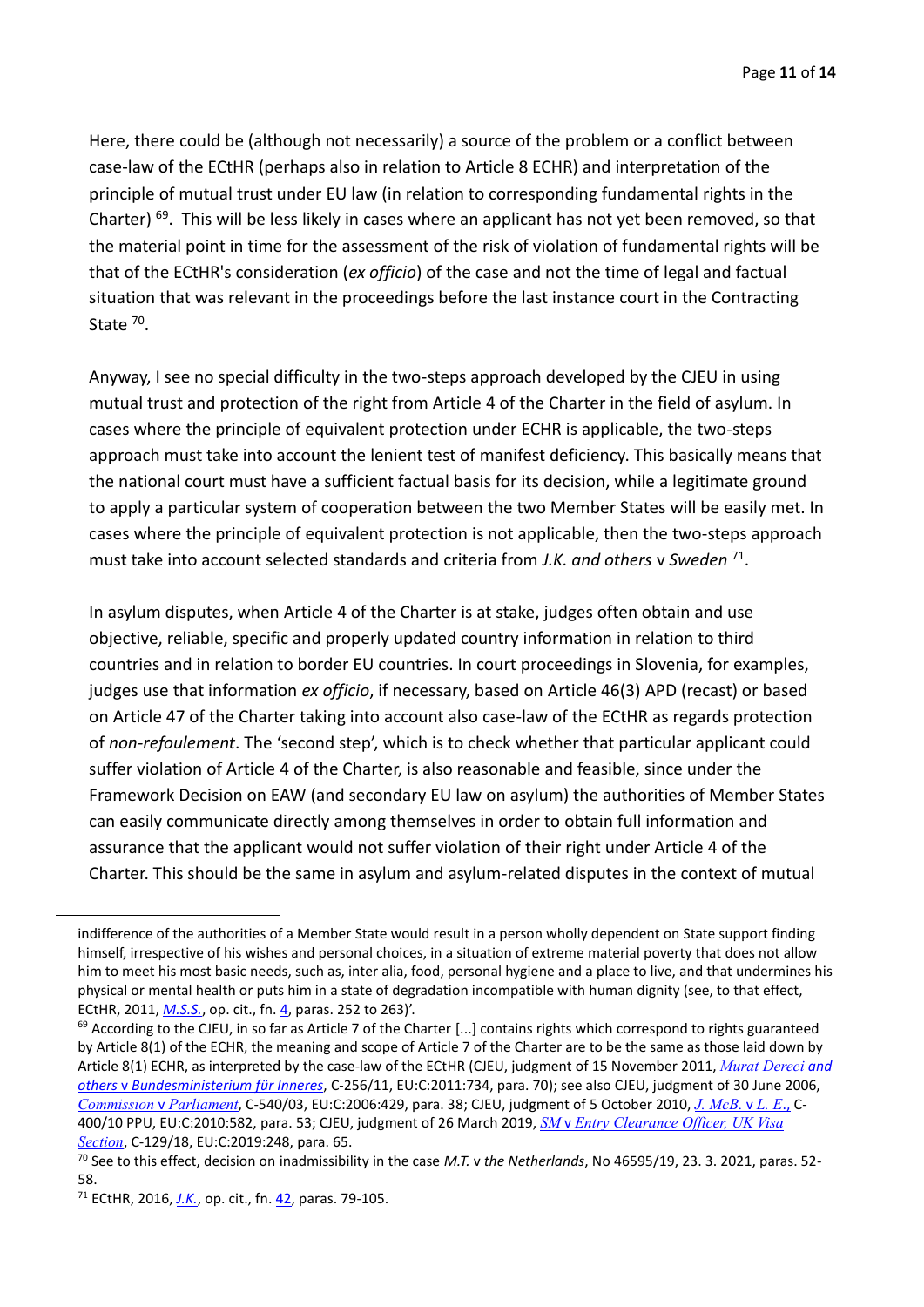trust between Member States of the EU. In my view, and in the court practice in Slovenia, this communication must be conducted by the administrative authority. The burden of proof is on the Ministry of Interior. This is clearly stated in preliminary ruling in *C.K. and others* v *Slovenia* <sup>72</sup> , but also in the cases *Aranyosi and Cãldãraru* and *Dorobantu (L* and *P* and *LM*) 73 , which also relate to EAW.<sup>74</sup>

### **6. Challenges of the two-steps approach in the field of asylum in respect to guarantees for fair trial provided by independent courts/tribunals established by law under Article 47 of the Charter**

In the Irish case *LM*, which relates to the Framework Decision on EAW, the right to protection of fair trial was at stake. The preliminary reference was related to the conditions in the issuing Member State as being incompatible with the fundamental right to a fair trial because the system of justice itself in the issuing Member State was no longer operating under the rule of law <sup>75</sup>. In this case, the applicant, relying upon the reasoned proposal and the documents to which it refers, had opposed his surrender to the judicial authorities of another Member State. He submitted, in particular, that his surrender would expose him to a real risk of a flagrant denial of justice on account of the lack of independence of the courts of the issuing Member State resulting from implementation of the recent legislative reforms of the system of justice in that Member State <sup>76</sup>. In such a situation too, the CJEU has decided that:

'the existence of a real risk that the person in respect of whom a EAW has been issued will, if surrendered to the issuing judicial authority, suffer a breach of his fundamental right to an independent tribunal and, therefore, of the essence of his fundamental right to a fair trial, a right guaranteed by the second paragraph of Article 47 of the Charter, is capable of permitting the executing judicial authority to refrain, by way of exception, from giving effect to that EAW, on the basis of Article 1(3) of Framework Decision 2002/584.'<sup>77</sup>

However, in such situations, the two-steps approach is generally less feasible in its second part. Here, too, the court should assess whether there are 'systemic deficiencies, or, at all events, generalised deficiencies,' which, according to the applicant, are liable to affect the independence of the judiciary in the issuing Member State and thus to 'compromise the essence of his fundamental right to a fair trial' (the first part of the test), and whether there is a real risk that the individual concerned will suffer a breach of that fundamental right (the second part of the

<sup>72</sup> CJEU, 2017, *[C.K.](https://curia.europa.eu/juris/document/document.jsf?text=&docid=187916&pageIndex=0&doclang=en&mode=lst&dir=&occ=first&part=1&cid=10823574)*, op. cit., fn. 5, paras. 76, 84.

<sup>73</sup> CJEU, judgment of 17 December 2020, *L* [and](https://curia.europa.eu/juris/document/document.jsf?text=&docid=235719&pageIndex=0&doclang=en&mode=lst&dir=&occ=first&part=1&cid=11847382) *P,* C-354/20 PPU and C-412/20 PPU, EU:C:2020:1033, paras. 54-55; CJEU, 2018, *[LM](https://curia.europa.eu/juris/document/document.jsf?text=&docid=204384&pageIndex=0&doclang=EN&mode=lst&dir=&occ=first&part=1&cid=11618343)*, op. cit., fn[. 8,](#page-1-2) paras. 75-77.

<sup>&</sup>lt;sup>74</sup> In Slovenia, if the Ministry does not discharge its burden of proof under Dublin III Regulation, the court quashes the decision of administrative authority and sends the case back to the Ministry. The transfer of asylum seeker cannot be made.

<sup>75</sup> CJEU, 2018, *[LM](https://curia.europa.eu/juris/document/document.jsf?text=&docid=204384&pageIndex=0&doclang=EN&mode=lst&dir=&occ=first&part=1&cid=11618343)*, op. cit., fn[. 8,](#page-1-2) paras. 25, 47, 59.

<sup>76</sup> CJEU, 2018, *[LM](https://curia.europa.eu/juris/document/document.jsf?text=&docid=204384&pageIndex=0&doclang=EN&mode=lst&dir=&occ=first&part=1&cid=11618343)*, op. cit., fn[. 8,](#page-1-2) para. 46.

<sup>77</sup> CJEU, 2018, *[LM](https://curia.europa.eu/juris/document/document.jsf?text=&docid=204384&pageIndex=0&doclang=EN&mode=lst&dir=&occ=first&part=1&cid=11618343)*, op. cit., fn[. 8,](#page-1-2) paras. 59, 78.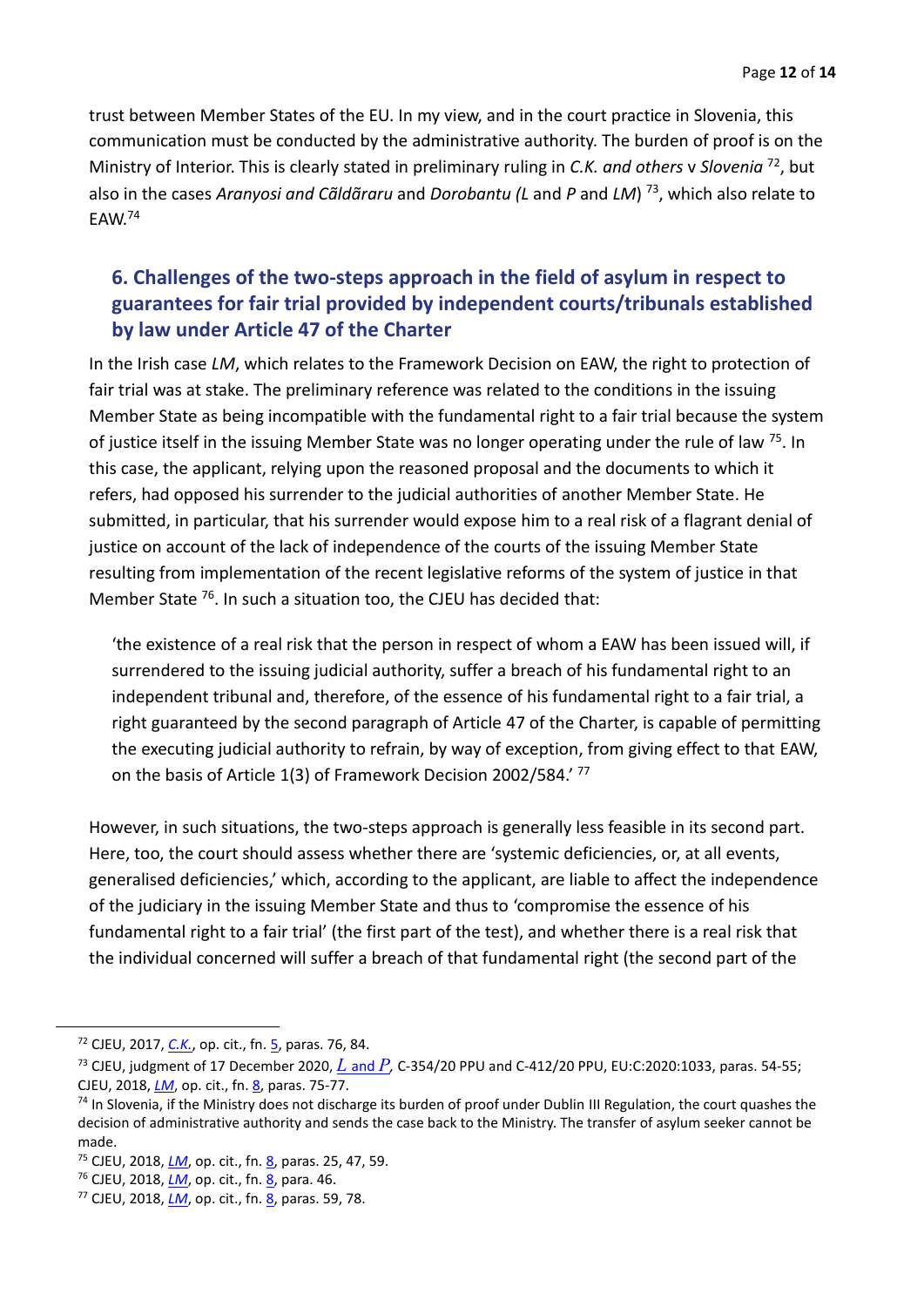test)<sup>78</sup>. The CJEU has pointed out two aspects of judicial independence that need to be checked in this regard. The first (external) aspect presupposes that the court concerned exercises its functions wholly autonomously, without being subject to any hierarchical constraint or subordinated to any other body and without taking orders or instructions from any source whatsoever. It is thus protected against external interventions or pressure liable to impair the independent judgment of its members and to influence their decisions. That essential freedom from such external factors requires certain guarantees appropriate for protecting the person of those who have the task of adjudicating in a dispute, such as guarantees against removal from office. Their receipt of a level of remuneration commensurate with the importance of the functions that they carry out also constitutes a guarantee essential to judicial independence  $^{79}$ .

The second (internal) aspect is linked to impartiality and seeks to ensure that an equal distance is maintained from the parties to the proceedings and their respective interests with regard to the subject matter of those proceedings. That aspect requires objectivity and the absence of any interest in the outcome of the proceedings apart from the strict application of the rule of law. Those guarantees of independence and impartiality require rules, particularly as regards the composition of the body and the appointment, length of service and grounds for abstention, rejection and dismissal of its members, in order to dispel any reasonable doubt in the minds of individuals as to the imperviousness of that body to external factors and its neutrality with respect to the interests before it.

In order to consider the condition regarding the independence of the body concerned as met, the case-law requires, inter alia, that dismissals of its members should be determined by express legislative provisions <sup>80</sup>. In its further elaboration of component parts of judicial independence the CJEU also sets some basic criteria for disciplinary procedures against judges <sup>81</sup>. If the executing judicial authority finds that there is, in another Member State, a real risk of breach of the essence of the fundamental right to a fair trial that authority must, 'as a second step, assess specifically and precisely whether, in the particular circumstances of the case, there are substantial grounds for believing that [...] the requested person will run that risk.' <sup>82</sup>

Then, the CJEU reiterated that it is apparent from recital 10 of the Framework Decision on EAW that implementation of the EAW mechanism may be suspended only in the event of a serious and persistent breach by one of the Member States of the principles set out in Article 2 TEU, determined by the European Council pursuant to Article 7(2) TEU, with the consequences set out in Article 7(3) TEU. It is only if the European Council were to adopt a decision determining, as provided for in Article 7(2) TEU, that there is a serious and persistent breach in the issuing Member State of the principles set out in Article 2 TEU, such as those inherent in the rule of law,

<sup>78</sup> CJEU, 2018, *[LM](https://curia.europa.eu/juris/document/document.jsf?text=&docid=204384&pageIndex=0&doclang=EN&mode=lst&dir=&occ=first&part=1&cid=11618343)*, op. cit., fn[. 8,](#page-1-2) para. 60.

<sup>&</sup>lt;sup>79</sup> CJEU, 2018, *[LM](https://curia.europa.eu/juris/document/document.jsf?text=&docid=204384&pageIndex=0&doclang=EN&mode=lst&dir=&occ=first&part=1&cid=11618343)*, op. cit., fn[. 8,](#page-1-2) paras. 63-64.

<sup>80</sup> CJEU, 2018, *[LM](https://curia.europa.eu/juris/document/document.jsf?text=&docid=204384&pageIndex=0&doclang=EN&mode=lst&dir=&occ=first&part=1&cid=11618343)*, op. cit., fn[. 8,](#page-1-2) paras. 65-66.

<sup>81</sup> CJEU, 2018, *[LM](https://curia.europa.eu/juris/document/document.jsf?text=&docid=204384&pageIndex=0&doclang=EN&mode=lst&dir=&occ=first&part=1&cid=11618343)*, op. cit., fn[. 8,](#page-1-2) para. 67.

<sup>82</sup> CJEU, 2018, *[LM](https://curia.europa.eu/juris/document/document.jsf?text=&docid=204384&pageIndex=0&doclang=EN&mode=lst&dir=&occ=first&part=1&cid=11618343)*, op. cit., fn[. 8,](#page-1-2) paras. 68, 75.